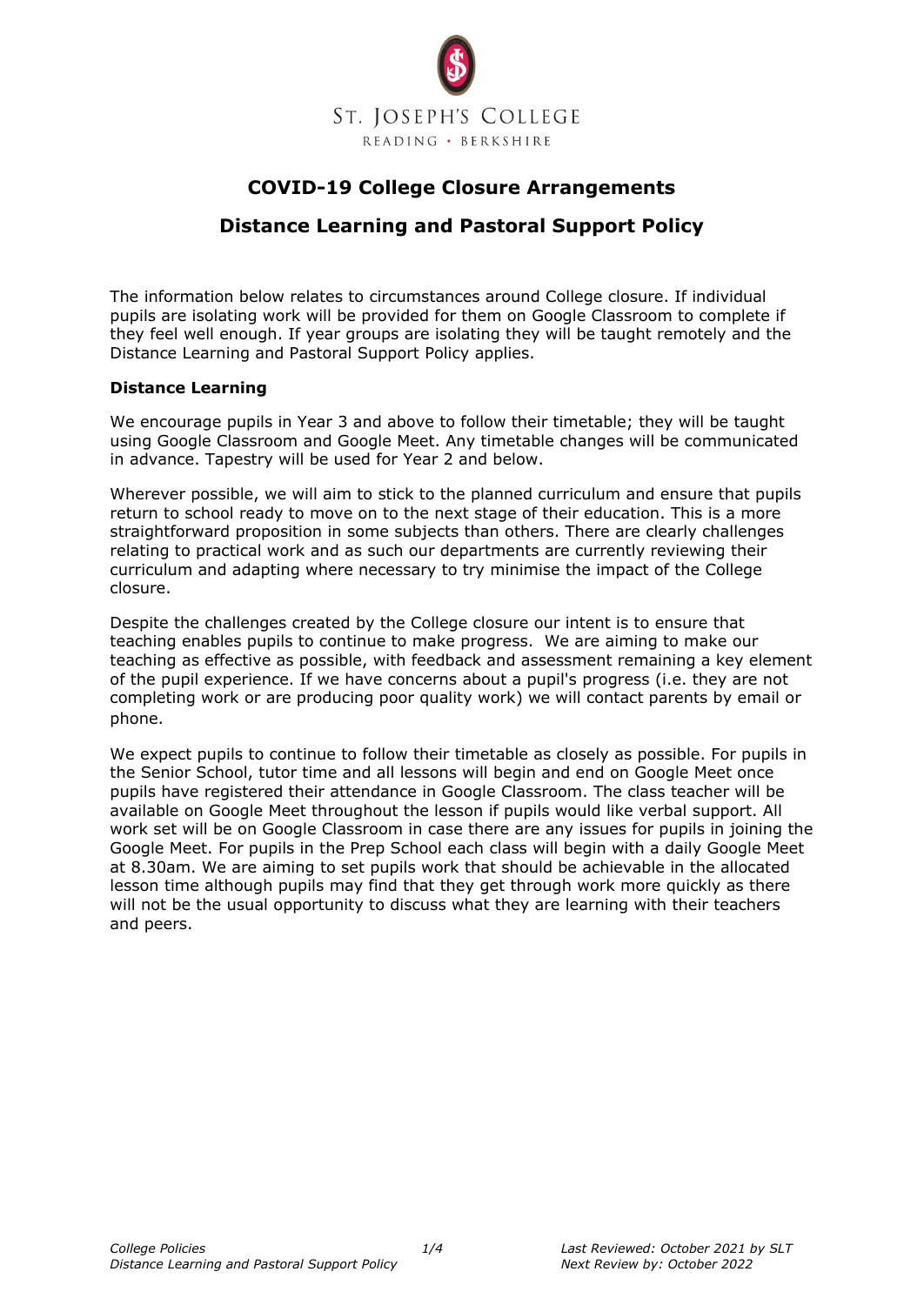

The below should be adhered to when delivering virtual lessons, especially where webcams are involved:

- Group sessions only No 1:1 sessions without the permission of the Head or one of the College Deputy Heads. (1:1 sessions may be allowed for peripatetic music, LAMDA and mental health support sessions at the parent's discretion)
- Staff and pupils must wear suitable clothing, as should anyone else in the household
- Pupils should have their camera's turned on during lessons, unless parents/guardians have requested otherwise
- Microphones should be turned off during lessons unless they are directed to turn on their microphone by the member of staff, to ask or answer questions
- Any computers used should be in appropriate areas
- If a member of staff is using their camera, they must ensure that the background is plain
- The live class should be recorded so that if any issues were to arise, the video can be reviewed
- The should be no screenshots taken of lesson content, pupils or staff
- Live classes should follow the school timetable
- Staff must only use Google Classroom and Google Meets platforms as specified by the Senior Leadership Team and approved by our IT network manager / provider to communicate with pupils
- Staff should record attendance of any sessions held

## **One to One Sessions**

One to one sessions with Google Classroom may be allowed for peripatetic music, LAMDA and mental health support sessions at the parent's discretion. Sessions should also be agreed by the Head or one of the College Deputy Heads before they can go ahead.

The guidelines below for one to one sessions differ from those outlined above.

- Parents should be aware of the date and time of the session in advance
- For Year 6 and below, an adult should be present for the start and end of the session and be on hand if needed, but not necessarily in the room. Senior School sessions can be unaccompanied
- Staff and pupils should select a suitable, neutral location for the lesson
- Staff and pupils should be dressed appropriately
- All written and verbal comments must at all times be appropriate to the formality of the session, as they would be in the normal school context
- Pupils behaviour must be appropriate at all times. If pupils are not suitably dressed or if any behaviour is inappropriate, staff will end the online session immediately then email parents and one of the College Deputy Heads to inform them of the reason for this
- The College will record all sessions in order to safeguard staff and pupils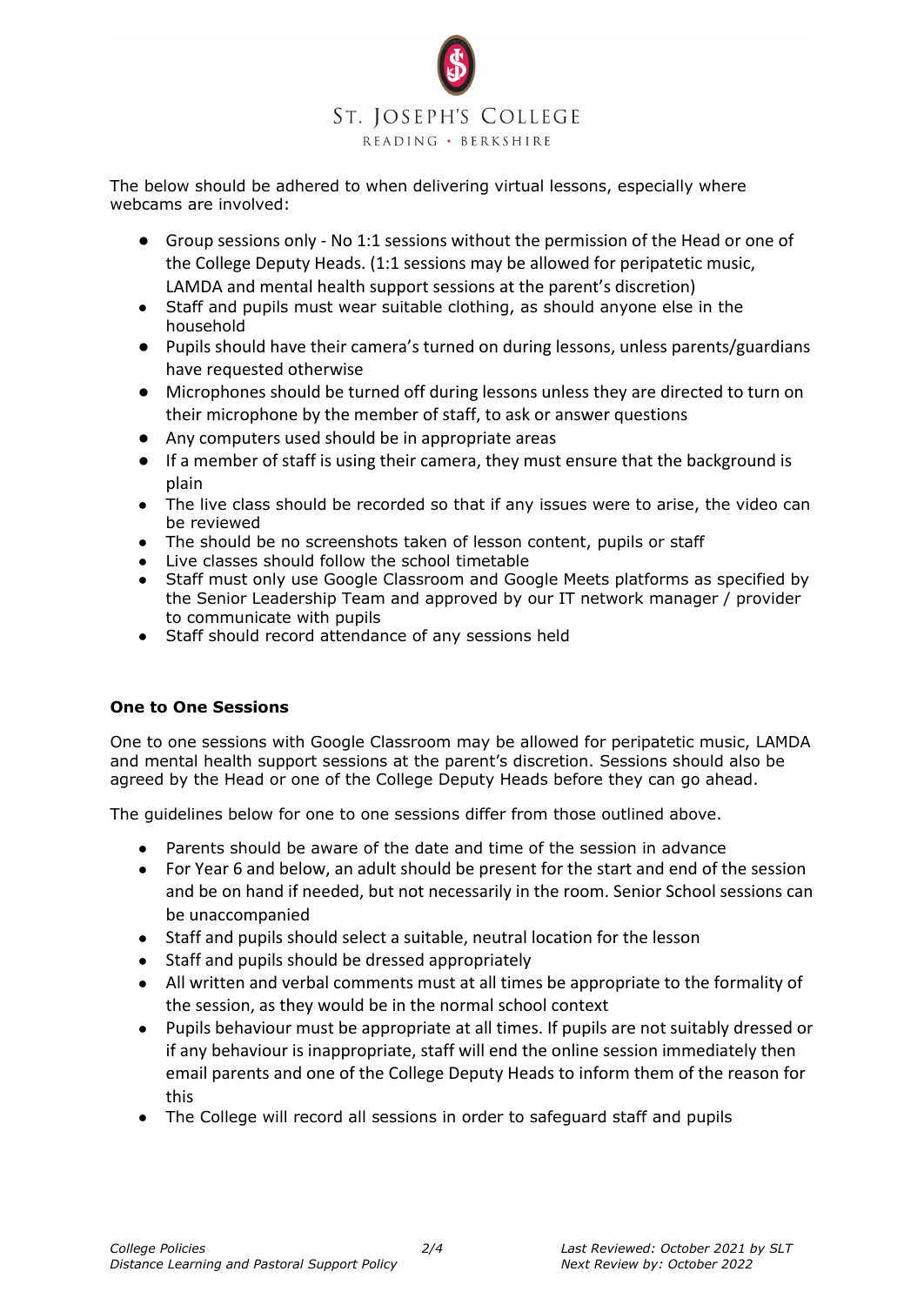

#### **Attendance**

As mentioned above, Senior pupils attendance will be registered at the beginning of each tutor time and lesson and Prep pupils at the beginning of each day. If there are any issues or your child is ill and not able to attend a lesson, we ask that this is communicated with the College. For Senior pupils who are ill, please email [mailbox@sjcr.org.uk](mailto:mailbox@sjcr.org.uk) and for Prep pupils who are ill, please email [prepoffice@sjcr.org.uk](mailto:prepoffice@sjcr.org.uk).

Unless we have had communication that a pupil is ill, then we will assume that they are well and will expect them to be attending lessons. Repeat absences will be followed up with parents/guardians.

#### **Pastoral Care**

The College will endeavour to continue to deliver a high level of pastoral care to its pupils, who may be worried about the impact of coronavirus, social distancing or selfisolation. In the Prep School class teachers will keep in touch with each pupil in the class. We expect all Senior School pupils to join tutor time each day as usual. The Section Teams will also keep in touch with pupils via the Year Group Forums on Google Classroom. These have been set up to maintain a sense of community, talk to pupils about what is going on, check how they're feeling and keep them as well informed as we can. There will also be opportunities for pupils to take place in various challenges. These Forums are facilitated by the Heads and Assistant Heads of Section along with the Deputy Head Pastoral and Form Tutors.

Those who already have mental health difficulties such as anxiety might be finding things particularly tough. Pupils who are supported by a staff mentor or Mrs Bray the College Lay Chaplain will receive weekly email contact to keep the dialogue going and offer support. Pupils currently receiving support from Jon Danesh-Pour, our Pastoral Support Worker will continue to be offered their one to one sessions on Google Meet/Microsoft Teams at the discretion of their parents. Other pupils who are considered vulnerable or receiving support externally will be contacted weekly via email by a member of the Pastoral Team. The College will continue to liaise with parents/guardians if there are any concerns. If further support is required a one to one can be arranged at the discretion of the parents and permission from the Headmaster or one of the College Deputy Heads.

The Lay Chaplain will be available for a drop-in on Google Meet for any pupil that feels they need support. This will take place weekly on a Tuesday between 1315 and 1415, the meeting code will be sent to all College pupils via email.

The Who to Talk To posters for the College have been updated and circulated to pupils in light of the current situation. Regular information will be circulated to support pupils in maintaining their wellbeing.

#### **Behaviour, Rewards and Sanctions**

The College continues to maintain high expectations of pupils as detailed in the Behaviour, Rewards and Sanctions Policy and will reward achievement, commitment and effort accordingly.

In the event of any behaviour management issue, the College will liaise closely with parents and, if relevant, other support agencies.